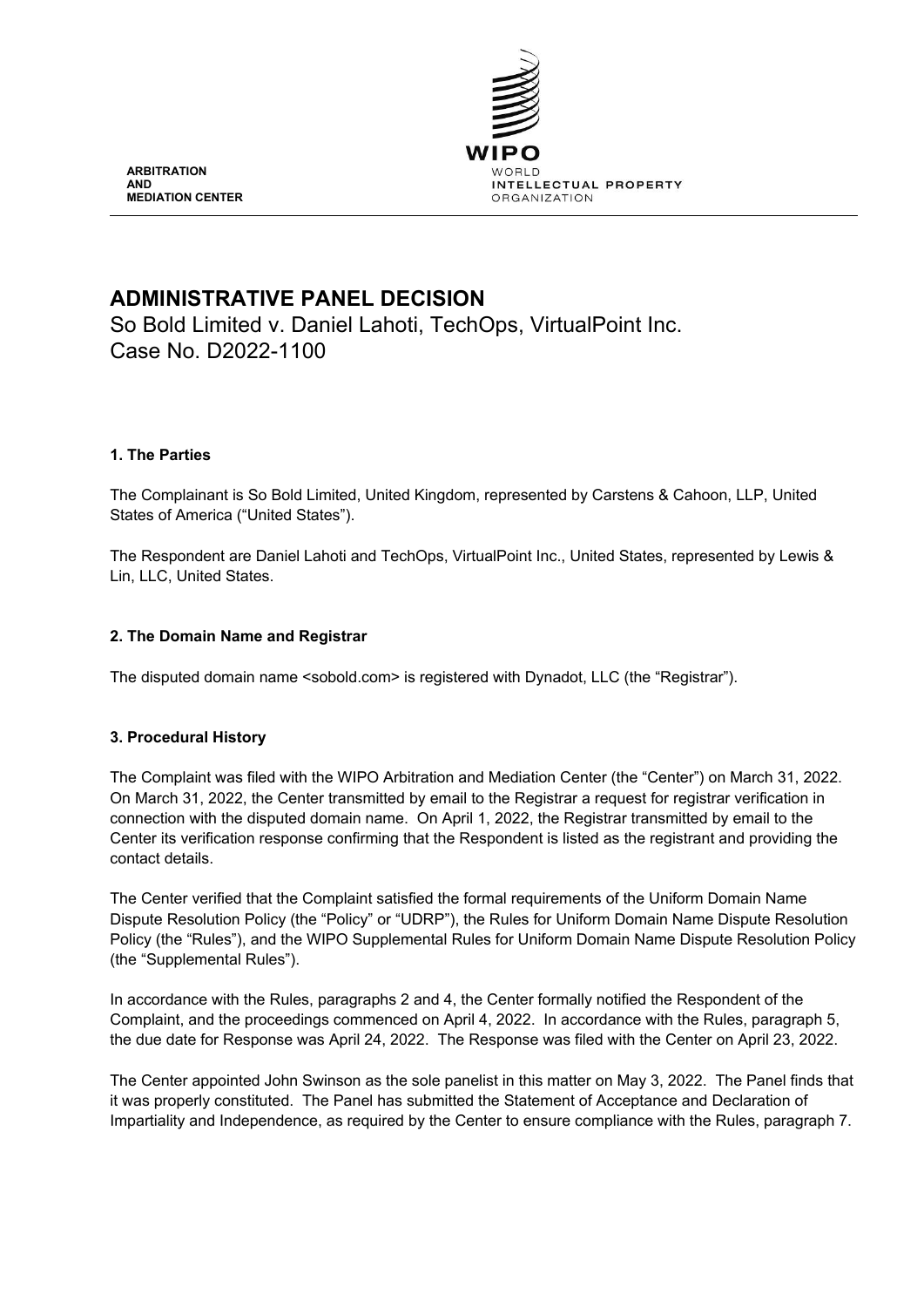On May 5, 2022, the Complainant filed a supplementary submission with exhibits.

On May 9, 2022, the Respondent filed a response to the Complainant's supplementary submission.

### **4. Factual Background**

 $\overline{\phantom{a}}$ 

The Complainant is a private company formed in 2014 in London, England, that provides website development services.

The Complainant owns a trademark registration for SOBOLD, being UK registration number UK00003721057 that was filed on November 12, 2021 and registered on February 4, 2022.

The Complainant uses the domain name <sobold.co.uk> for the Complainant's website.

The Respondent VirtualPoint Inc. is a California corporation with a principal place of business in Irvine, California, United States. The Respondent does not give details of its business although it appears from previous cases under the Policy that the Respondent is a web development company that, *inter alia*, purchases domain names and develops websites (see, for example, *Chandler Systems, Incorporated v. Tech Admin, Virtual Point*, WIPO Case No. [D2017-1665](https://www.wipo.int/amc/en/domains/search/text.jsp?case=D2017-1665) and *Laboratoires Thea v. Tech Admin, Virtual Point* Inc., WIPO Case No. [D2018-0039\)](https://www.wipo.int/amc/en/domains/search/text.jsp?case=D2018-0039). As stated in a prior case under the Policy that was referred to by the Respondent in the Response, "it is clear that the Respondent is a dealer in domain names, sometimes termed a 'domainer'". *Mr. Gildo Pallanca-Pastor v. Tech Admin, Virtual Point Inc.*, WIPO Case No. [D2020-1698.](https://www.wipo.int/amc/en/domains/search/text.jsp?case=D2020-1698) The Respondent has been a respondent in about 10 prior disputes under the Policy, in which the Respondent was mostly successful. According to PACER database searches conducted by the Panelist of United States federal court cases, the Respondent has commenced seven court cases seeking declarations regarding its ownership of domain names. According to one of the complaints filed by the Respondent in one of these court cases,<sup>[1](#page-1-0)</sup> the Respondent owned (at the time of that pleading in 2010) many domain names including <udrpsearch.com>, <sonicgames.com>, <jimmyfallon.com> and domain names involving loans, credit, and lending.

The Respondent Daniel Lahoti appears to control VirtualPoint Inc.

The Respondent Daniel Lahoti was also a party in the Ninth Circuit appeals case, *Lahoti v. Vericheck, Inc*., 586 F.3d 1190 (9th Cir. 2009). In the court's decision, he was described by the appeals court as a cybersquatter. The court affirmed "the district court's conclusion reached on summary judgment that Lahoti acted in bad faith". The court stated:

"This case does not reflect the first time Lahoti has registered domain names that were similar to the names or trademarks of other companies. Lahoti had previously registered more than four hundred domain names containing the trademarks of other companies, including nissan.org, 1800 mattress.com, and ebays.com. In at least two cases, the United Nations World Intellectual Property Organization ordered Lahoti to give up control of some of his domain names because they infringed on a trademark. In 2000 the United States District Court for the Central District of California in *E-Stamp Corp. v. Lahoti* (the 'E-Stamp Case'), No. CV-99-9287, 2000 WL 33732808, concluded that Lahoti was a 'cybersquatter' and that his registration, attempted sale, and use of the <estamps.com> domain name violated federal trademark law and the ACPA." *Lahoti v. Vericheck, Inc.,* 586 F.3d 1190, 1194-95 (9th Cir. 2009).

For the remainder of this decision, the Panel will refer to all Respondents as "the Respondent" unless explicitly stated otherwise.

<span id="page-1-0"></span><sup>1</sup> The Panel obtained this compliant from the public PACER court records database. *VirtualPoint Inc. v. Pratima Raichur*.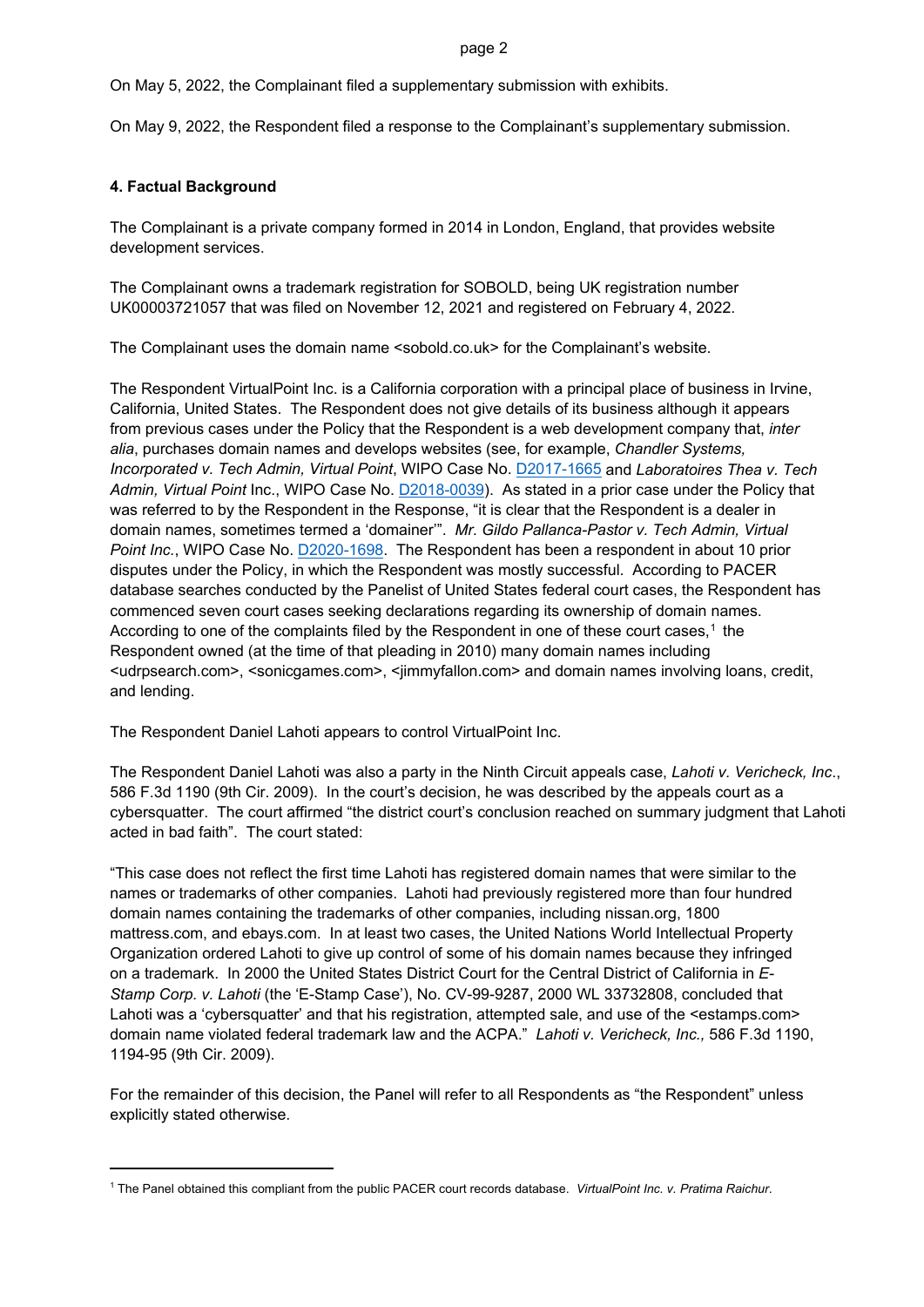For completeness, the Complaint referred to Ravi Lahoti. Ravi Lahoti appears to be Daniel Lahoti's brother. Ravi Lahoti is also a domainer and appears to have domain name cases decided against him in both courts and under the Policy. Ravi Lahoti does not appear to have any involvement regarding the disputed domain name. He is not a respondent in this case.

The disputed domain name was registered by the Respondent on October 6 or 9, 2021. The Respondent acquired the disputed domain name for USD 2,048 in a "drop catch" auction run via the website "www.dropcatch.com".

The Respondent owns or owned other domain names that start with "so" namely <sogreen.com>, <sopure.com>, and <somod.com>.

On October 26, 2021, an employee of the Complainant (Ms. Ridick) contacted the Respondent and offered to buy the disputed domain name for USD 400. She referred to the disputed domain name as SobOld.com. Ms. Ridick followed up on November 12, 2021, expressing interest in the disputed domain name up to GBP 1,000, stating that she had just moved into a house with the name "SoBold".

Correspondence continued between the parties. After the Respondent made a counteroffer at USD 23,000, the correspondence between the parties became less civil.

On December 22, 2021, the disputed domain name resolved to a website that stated "SoBold.com Site Name For Sale. Expected: 16,300 USD. BUY IT NOW" and included on the right side of that webpage "15 Public Site Names Start With SoBold". The website then listed several domain names including the Complainant's domain name <sobold.co.uk> and one other domain name owned by the Complainant.

At the present time, the disputed domain name redirects to a website at "harrietriddickliar.com/sobold.comcomplaint.html". This website is titled "VirtualPoint Inc. vs SoBold Ltd" includes the Complainant's logo, some of the correspondence from Ms. Ridick and a photograph of Ms. Ridick copied from the Complainant's website. The webpage also includes links to blog posts about this dispute and what appears to be a court complaint prepared by the Respondent's attorneys against the Complainant seeking declarations from a California district court. The webpage also includes photographs of the Complainant's and the Respondent's attorneys.

# **5. Parties' Contentions**

### **A. Complainant**

In summary, the Complainant makes the following submissions:

The Complainant was formed in 2014 and is a recognised leader in providing websites to "cause-based" organisations.

The Complainant owns the trademark registration set out in section 4 above.

The Complainant has used this trademark since at least March 2014 and has obtained common law rights in SOBOLD. Examples of use were provided in an Annex to the Complaint.

The disputed domain name is identical to the SOBOLD trademark.

The Respondent does not have any legitimate interest in the SOBOLD trademark. The Complainant has no relationship with the Respondent, has not authorized the Respondent to use the disputed domain name, and not licensed or authorized any use of the SOBOLD trademark. The Respondent does not own any trademark applications or registrations for SOBOLD. The Respondent has not used or made preparations to use the disputed domain name in connection with a *bona fide* offering of goods or services. The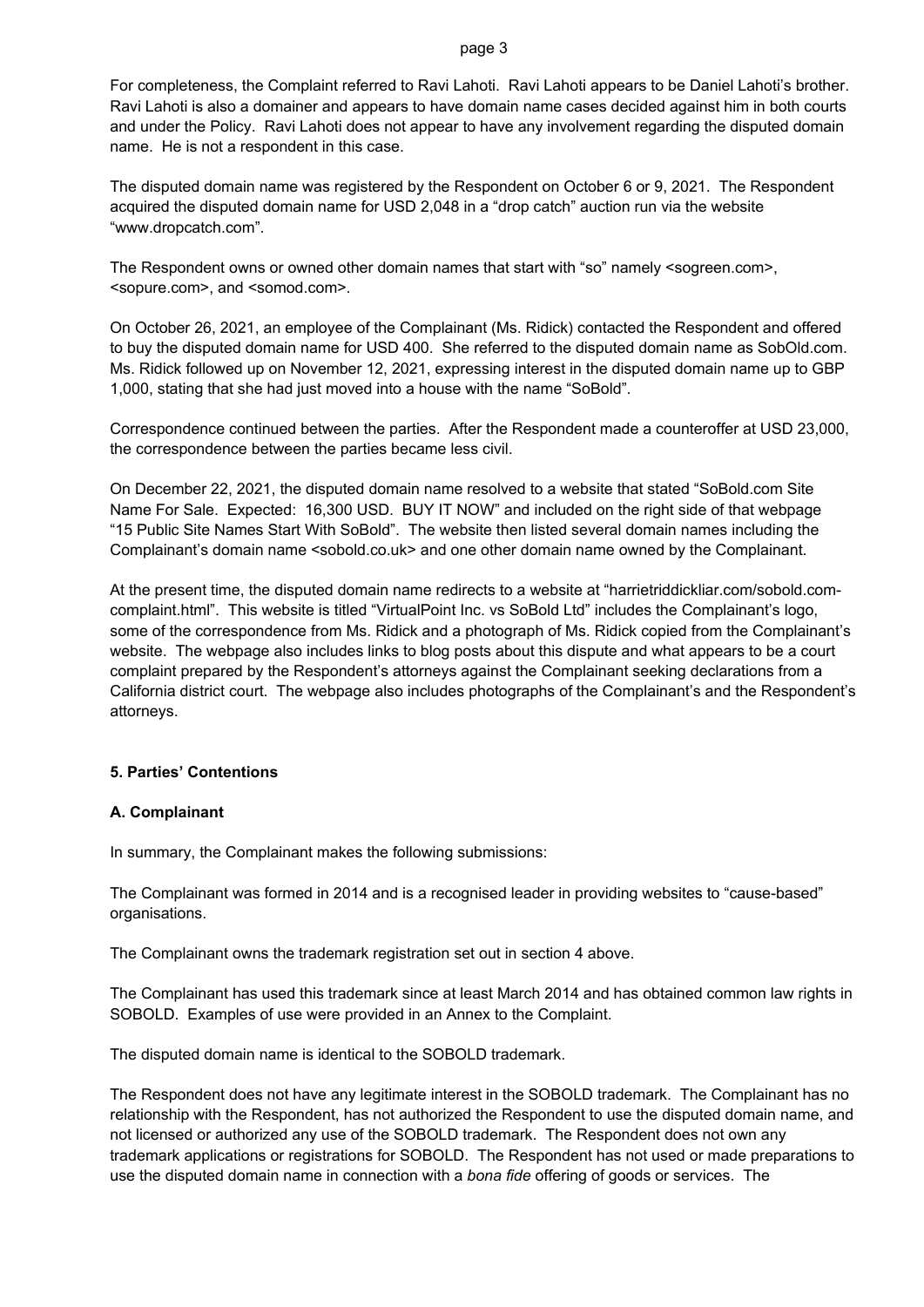Respondent is not commonly known by the disputed domain name, and is not making a noncommercial or fair use of the disputed domain name.

The Respondent uses a business alias to conceal his identity. Thus, the Respondent is not commonly known by the disputed domain name.

The Respondent registered the disputed domain name primarily to sell it at a profit to the Complainant. In responding to an offer from the Complainant to purchase the disputed domain name for USD 1,000, the Respondent counter-offered USD 23,000.

The Respondent has a well-documented history and pattern of registering domain names to prevent trademark owners from registering domain names reflecting their trademarks. The Respondent is a serial cybersquatter. The Respondent uses several business aliases and works with family members to amass a vast portfolio of domain names with the hopes of extorting large sums from trademark owners.

This dispute is just another case in a long pattern of the Respondent registering domain names to extort large settlements from a previously established brand.

### **B. Respondent**

In summary, the Respondent makes the following submissions:

The Complaint is a textbook "Plan B" attempt by the Complainant to reverse hijack the disputed domain name from the Respondent. The Complaint contains no serious argument that would entitle the Complainant to relief, and instead the Complaint simply attempts to attack the Respondent personally. Yet, it does so by completely mis-identifying the Respondent as a defendant in a string of wholly unrelated cases and UDRP decisions that the Complaint cites and attaches, when even a cursory look at the cited "authority" shows that the Respondents (David Lahoti and/or Virtual Point Inc.) were not parties to those cases.

The disputed domain name is comprised of ordinary and often-juxtaposed dictionary words suitable for any number of brands. It was only after the Respondent registered the disputed domain name and after the Complainant attempted to purchase the disputed domain name from the Respondent that the Complainant filed for a UK trademark for SOBOLD.

The Complaint presents no evidence that the Complainant had any common law rights to SOBOLD at the time of registration (or at any other time including now). Nor is there any evidence that the Respondent knew of the Complainant or its alleged UK trademark – for which the Complainant had not applied at the time that the Respondent acquired the disputed domain name – or that the Respondent was somehow specifically targeting the Complainant's niche United Kingdom web services company when the Respondent participated in, and ultimately won, an online public auction for the disputed domain name that lasted three days concluding on October 9, 2021.

The Respondent never solicited or in any way initiated contact with the Complainant.

There is no dispute that the Complainant owns a registered trademark for SOBOLD in the United Kingdom. There is also no dispute that the disputed domain name is identical to the Complainant's registered trademark.

In addition to the obvious branding potential of such words, "so bold" is also a common English inspirational phrase that is used to mean "to act or speak in a daring and confident way", which is the definition given by Merriam-Webster, which also happens to be the first search result when Googling "so bold".

There is nothing in the Policy that prohibits the purchase and sale of domain names. A person who legitimately owns a domain name is entitled to sell it for as little or as much as one likes or thinks they can get away with.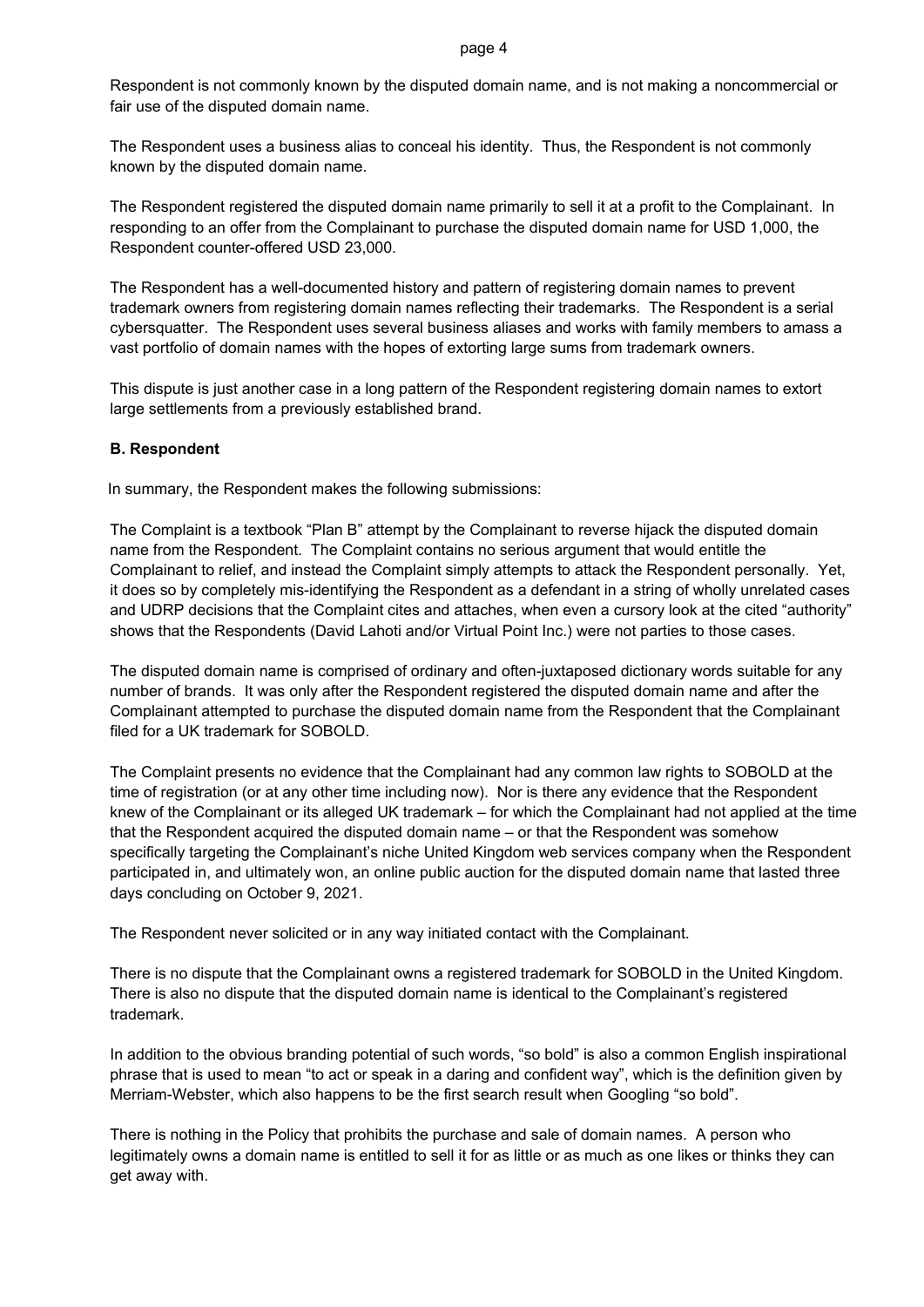The Complainant presents no evidence of how the Respondent could have known about the Complainant prior to its registration of the disputed domain name. The Complainant had no trademark applications or registrations at the time of registration anywhere in the world and presents no evidence of any common law rights to the SOBOLD trademark.

Without any registered or common law trademark rights, and without demonstrating any presence whatsoever – let alone in the United States where the Respondent lives – it is highly unlikely that the Respondent could have known about the Complainant, and the Respondent Lahoti confirms this in his sworn declaration. The Respondent had never heard of the Complainant before the Complainant's unsolicited offer to purchase the disputed domain name from the Respondent in November 2022

The Complainant has failed to put forth any evidence that the Respondent is seeking to capitalize on the Complainant's goodwill.

The Respondent registered the disputed domain name because it is a root domain name comprised of a common inspirational phrasing that can unquestionably be used in many ways by many different businesses. Indeed, the Complainant is not the first one to coin or use this phrase as a commercial brand moniker – many other businesses use "so bold" as a trademark, or part of a trademark, and in their domain names, in many ways (and there are entities with trademark rights to the phrase dating back to 2006).

Recent UDRP decisions, and the Respondent's record of success in UDRP disputes generally, strongly support its good faith activities.

The Respondent seeks a finding for Reverse Domain Name Hijacking. Here, not only should the Complainant have known its case was fatally weak (Complainant is a UK company, providing niche Web services, with no registered marks at the time of the disputed domain name's registration, has provided no evidence of common law trademark rights, is not the exclusive user of the common phrase "so bold", etc.), but Complainant also only brought this Complaint after it failed on a series of separate occasions to purchase the disputed domain name from the Respondent.

# **6. Discussion and Findings**

To succeed, the Complainant must demonstrate that all of the elements enumerated in paragraph 4(a) of the Policy have been satisfied, namely:

(i) the disputed domain name is identical or confusingly similar to a trademark or service mark in which the Complainant has rights;

(ii) the Respondent has no rights or legitimate interests in respect of the disputed domain name; and

(iii) the disputed domain name has been registered and is being used in bad faith.

The onus of proving these elements is on the Complainant.

Paragraph 15(a) of the Rules directs the Panel to decide the Complaint on the basis of the statements and documents submitted and in accordance with the Policy, these Rules and any rules and principles of law that it deems applicable.

# **A. Complainant's Supplementary Submission**

Before entering into the merits of the case, the Panel addresses the issue of the unsolicited supplemental filings submitted by both the Complainant and the Respondent.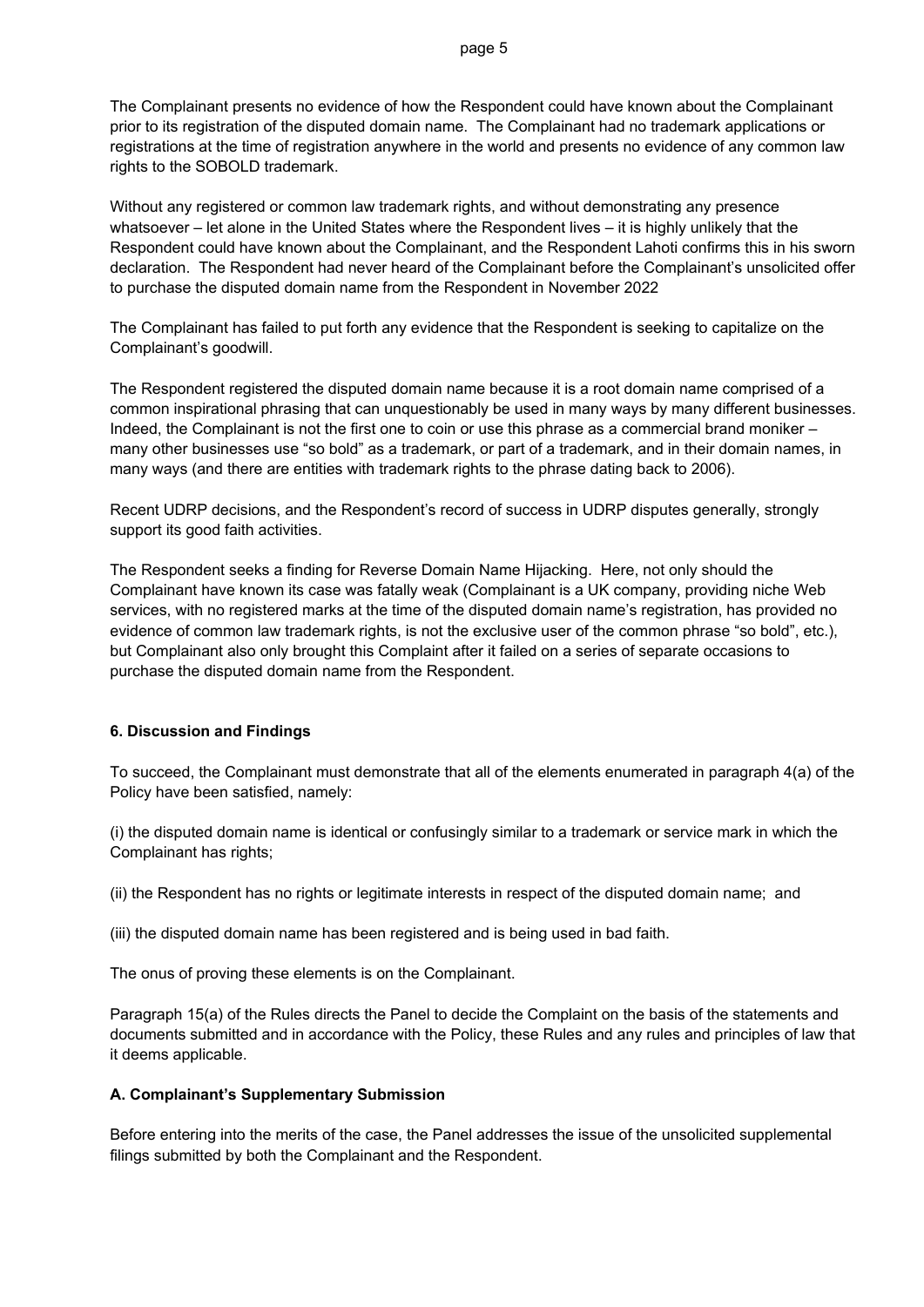No provision concerning supplemental filings is made in the Rules or Supplemental Rules, except at the request of the panel according to paragraph 12 of the Rules, which states the panel, in its sole discretion, may request any further statements or documents from the parties it may deem necessary to decide the case.

According to paragraph 10 of the Rules, the panel has the authority to determine the admissibility, relevance, materiality, and weight of the evidence, and also to conduct the proceedings with due expedition, ensuring that the Parties are treated with equality and that each Party is given a fair opportunity to present its case.

As stated in the WIPO Overview of WIPO Panel Views on Selected UDRP Questions, Third Edition (["WIPO](https://www.wipo.int/amc/en/domains/search/overview3.0/)  [Overview 3.0"](https://www.wipo.int/amc/en/domains/search/overview3.0/)), section 4.6, unsolicited supplemental filings are generally discouraged – unless specifically requested by the panel – and the party submitting an unsolicited supplemental filing should clearly show its relevance to the case and why it was unable to provide the information contained therein in its complaint or response.

Accordingly, UDRP panels generally accept supplemental filings only when they provide material new evidence or a fair opportunity to respond to arguments that could not reasonably have been anticipated. See, for example, *Welcomemat Services, Inc. v. Michael Plummer Jr., MLP Enterprises Inc.*, WIPO Case No. [D2017-0481.](https://www.wipo.int/amc/en/domains/search/text.jsp?case=D2017-0481)

The Complainant's supplemental submissions relate to the website at the domain name <harrietriddickliar.com> to which the disputed domain name is redirected. This domain name was registered after the Complaint was filed, and the Complainant made submissions that the content on this website is further evidence of the Respondent's bad faith.

The Respondent responded to the Complainant's supplemental submissions, both objecting to the submissions as not being permitted under the Rules and providing further submissions as to the substance of the Complainant's supplemental submissions.

The website "www.harrietriddickliar.com" did not exist when the Complaint was filed. The Respondent had the fair opportunity to submit a response. The Panel found both the Complainant's and the Respondent's supplemental submissions to be helpful. The Panel has decided to consider both supplemental submissions.

Nevertheless, the Panel notes that, should the Panel not have admitted supplemental submissions, the outcome of the case would have been the same.

### **B. Identical or Confusingly Similar**

Paragraph 4(a)(i) of the Policy provides that the Complainant must establish that the disputed domain name is identical or confusingly similar to a trademark or service mark in which the Complainant has rights.

The Panel need not dwell on this topic as both parties agree that the disputed domain name is identical to the Complainant's trademark in all material respects. The Panel shares their opinion and so finds.

The Complainant owns a trademark registration for SOBOLD. The disputed domain name is identical to the SOBOLD trademark.

The Complainant succeeds on the first element of the Policy in relation to the disputed domain name.

### **C. Rights or Legitimate Interests**

The second requirement the Complainant must prove is that the Respondent has no rights or legitimate interests in the disputed domain name.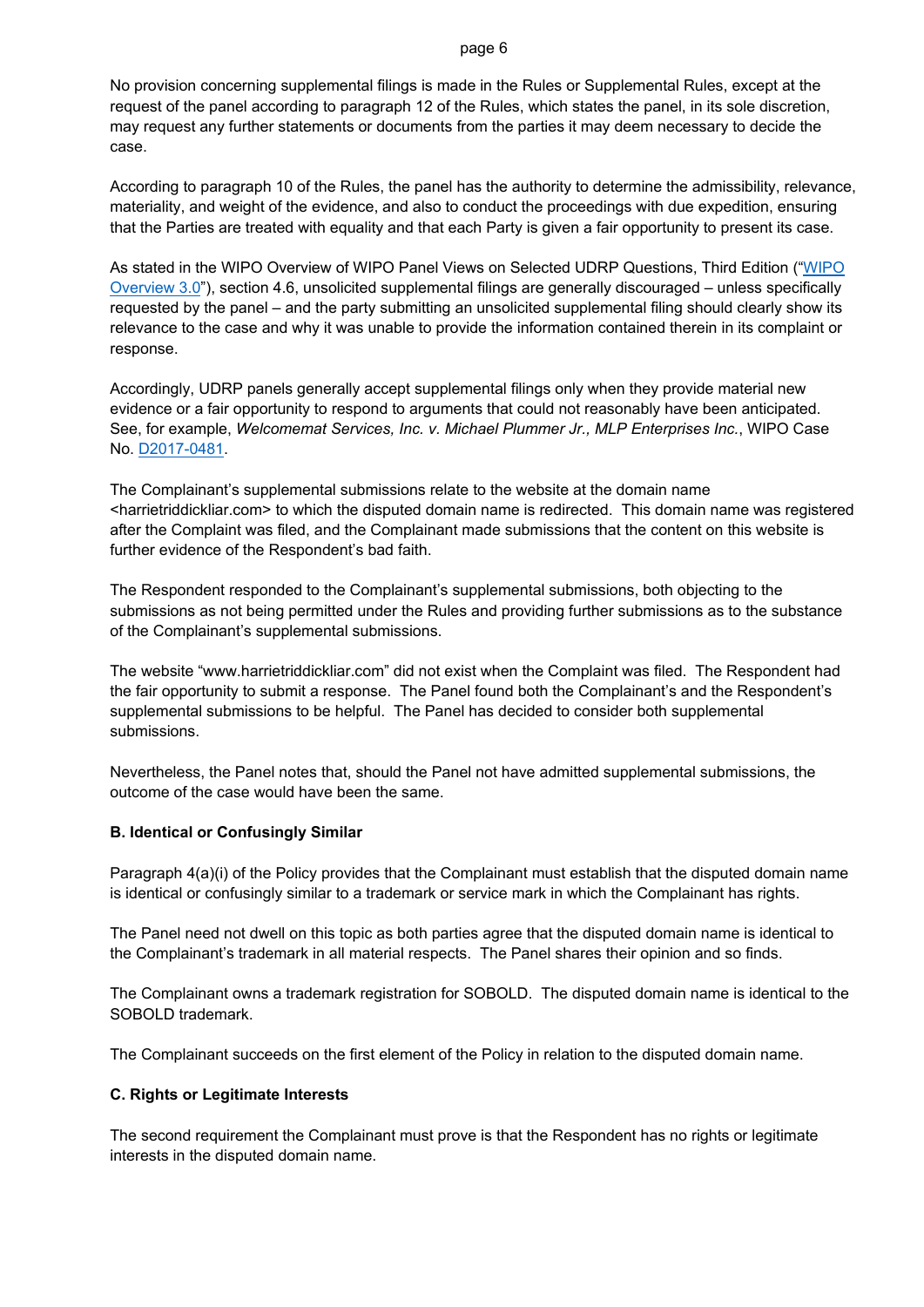Paragraph 4(c) of the Policy provides that the following circumstances can be situations in which the Respondent has rights or legitimate interests in a disputed domain name:

(i) before any notice to [the Respondent] of the dispute, [the Respondent's] use of, or demonstrable preparations to use, the [disputed] domain name or a name corresponding to the [disputed] domain name in connection with a *bona fide* offering of goods or services; or

(ii) [the Respondent] (as an individual, business, or other organization) has been commonly known by the [disputed] domain name, even if [the Respondent] has acquired no trademark or service mark rights; or

(iii) [the Respondent] is making a legitimate noncommercial or fair use of the [disputed] domain name, without intent for commercial gain to misleadingly divert consumers or to tarnish the trademark or service mark at issue.

These are illustrative only and are not an exhaustive listing of the situations in which a respondent can show rights or legitimate interests in a domain name.

The onus of proving this requirement, like each element, falls on the Complainant.

Previous UDRP panels have recognized the difficulties inherent in proving a negative, however, especially in circumstances where much of the relevant information is in, or likely to be in, the possession of the respondent. Accordingly, it is sufficient for a complainant to raise a *prima facie* case against the respondent under this head and an evidential burden of production will shift to the respondent to rebut that *prima facie*  case.

The Complainant asserts the Complainant has no relationship with the Respondent, has not authorized the Respondent to use the disputed domain name, and not licensed or authorized any use of the SOBOLD trademark. The Complainant also asserts that, after conducting United States Patent and Trademark Office searches and other trademark searches, the Respondent does not have any legitimate interest in any SOBOLD trademark. The Complainant also asserts that the Respondent has not used or made preparations to use the disputed domain name in connection with a *bona fide* offering of goods or services. The Complainant also asserts that the Respondent is not commonly known by the disputed domain name, and is not making a noncommercial or fair use of the disputed domain name.

The Panel considers that, based upon the above, the Complainant has established a *prima facie* case and thereby the burden shifts to the Respondent to produce evidence demonstrating rights or legitimate interests in respect of the disputed domain name.

The Respondent asserts rights or legitimate interests in the disputed domain name because (in summary):

1. the Respondent acquired the disputed domain name via a public auction process.

2. "so" and "bold" are common English words.

3. "so bold" is a common expression.

4. the Respondent has purchased, more than six years ago, other "so" domain names, such as <sogreen.com>, <sopure.com>, and <somod.com>.

5. buying a domain name for speculation, or selling a domain name for a high price, is within the Respondent's rights.

Common words and descriptive terms have been repeatedly held by UDRP panels to be legitimately subject to registration as domain names on a "first come, first served" basis (*Zero International Holding GmbH & Co. Kommanditgesellschaft v. Beyonet Services and Stephen Urich*, WIPO Case No. [D2000-0161\)](https://www.wipo.int/amc/en/domains/decisions/html/2000/d2000-0161.html) and where the goods or services offered on a website specifically relate to the generic or descriptive meaning of the domain name, the registrant is making the very kind of *bona fide* offering that is sufficient to establish legitimate interests under the Policy (see, *e.g.*, *EAuto, L.L.C. v. EAuto Parts*, WIPO Case No. [D2000-0096](https://www.wipo.int/amc/en/domains/decisions/html/2000/d2000-0096.html) and *Commune of Zermatt and Zermatt Tourismus v. Activelifestyle Travel Network*, WIPO Case No.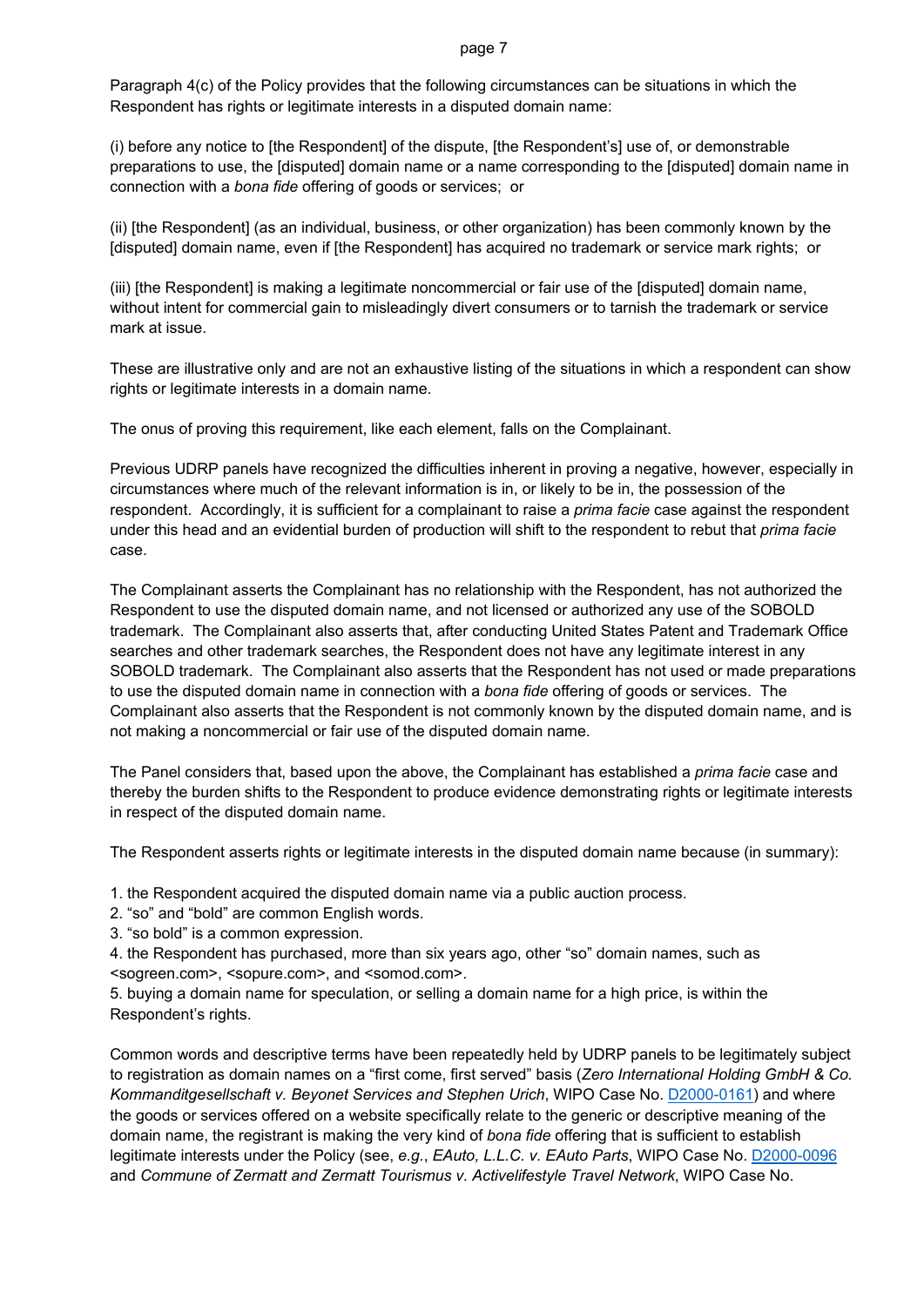# [D2007-1318;](https://www.wipo.int/amc/en/domains/decisions/html/2007/d2007-1318.html) *Foundation Fitness LLC v. Jiang Zhou*, WIPO Case No[. D2015-1054.](https://www.wipo.int/amc/en/domains/search/text.jsp?case=D2015-1054))

However, it does not appear that the Respondent has ever used the disputed domain name for its common or dictionary meaning.

The Panel notes the Respondent's claim that "so bold" is a common expression, and that "so" can be the start of other domain names. However, none of the examples provided by the Respondent demonstrate that the Respondent is commonly known by or associated with the disputed domain name. See *Koninklijke KPN N.V. v. John Mal*, WIPO Case No[. D2019-0872.](https://www.wipo.int/amc/en/domains/search/text.jsp?case=D2019-0872)

Merely registering a domain name comprised of a dictionary word or phrase does not by itself automatically confer rights or legitimate interests on the respondent, particularly if it can be shown that doing so sought to trade off of a third party trademark.

Offering a domain name for sale – while certainly not prohibited – does not, of itself, constitute a legitimate interest under the second element of the Policy. *Khadi & Village Industries Commission v. Michael F Mann, Domain Asset Holdings, LLC*, WIPO Case No. [D2021-3242.](https://www.wipo.int/amc/en/domains/search/text.jsp?case=D2021-3242) Absent some genuine use, or intended use, of a domain name in a way that relates to the asserted descriptive meaning and does not trade off of a third party trademark, merely offering such a domain name for sale does not by itself give rise to rights or legitimate interests in it. *Supermac's (Holdings) Limited v. Domain Administrator, DomainMarket.com*, WIPO Case No. [D2018-0540](https://www.wipo.int/amc/en/domains/search/text.jsp?case=D2018-0540) ("Supermac").

Based on the evidence before the Panel, none of the circumstances listed in paragraph 4(c) apply in the present circumstances. At the same time a finding here is inextricably intertwined with the third element.

# **D. Registered and Used in Bad Faith**

Paragraph 4(a)(iii) of the Policy provides that the Complainant must establish that the Respondent has registered and used the disputed domain name in bad faith.

This is a close case. Ultimately, the Panel concludes on the basis of the specific facts established by the evidence, that the Complainant has not carried its burden of proving the Respondent's bad faith as required by the Policy.

The factors that the Panel found relevant in making this decision are as follows:

1. The Complainant's SOBOLD trademark is not famous or unique or from what the Panel can see even particularly widely known. The Complainant provided no evidence of its reputation or claimed common law rights. The Complainant provided no rationale as to why the Respondent would likely have been aware of the Complainant or the disputed domain name. *Kelin S.r.l. v. Privacy Service provided by Withheld for Privacy ehf / Vincent Cammarata*, WIPO Case No. [D2022-0746.](https://www.wipo.int/amc/en/domains/search/text.jsp?case=D2022-0746) An Internet search of "so bold" and "sobold" conducted by the Panel from Australia resulted in many search results for this term, not just for the Complainant but for online dictionaries (that defined "so bold"), use in the title of books, and for the names of other businesses (for example, So Bold Entertainment, located at <www.soboldent.com>).

The Panel wishes to be clear here however that the mere existence of third party usage of a trademark would not give a would-be registrant a free pass, but that each such case must be judged on its own merits and if the facts show an intent to target a trademark owner (or owners) the registration would be considered to be in bad faith. Here, the Complainant's arguments notwithstanding, the Complainant has not met its burden of showing that this would be the case.

2. The disputed domain name was acquired by the Respondent prior to the Complainant filing for or obtaining a registered trademark for SOBOLD. Accordingly, evidence of common law reputation is even more important in this case. As stated above, the Complainant provided no such evidence.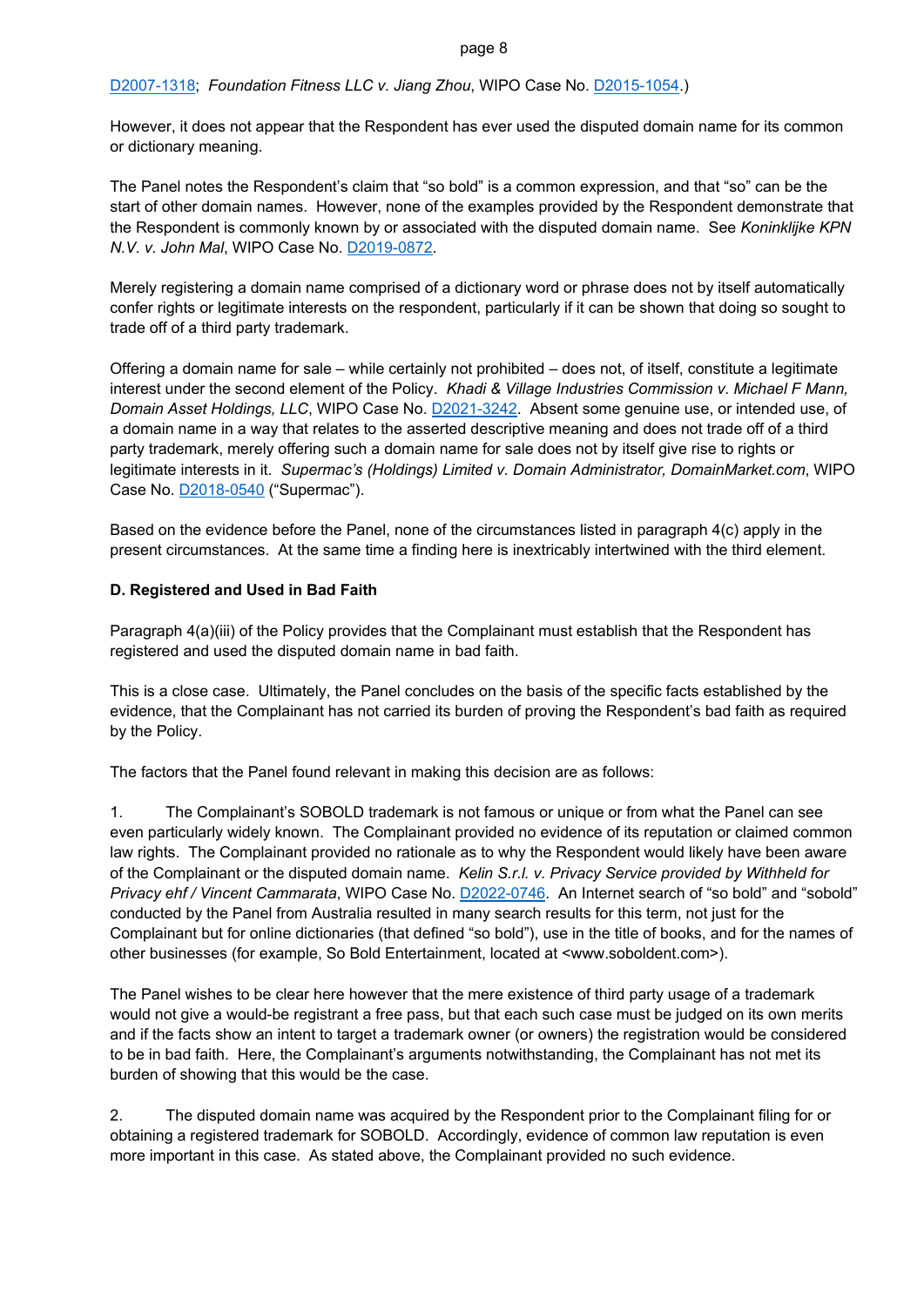3. The Respondent asserts in a signed statement that the Respondent was not aware of the Complainant when acquiring the disputed domain name at auction.

The Panel notes that the Respondent's statement is silent as to its possible knowledge of the other businesses it listed on the website at the disputed domain name (merely stating that it was not aware of the Complainant when it acquired the disputed domain name); while this does give the Panel some pause as to the overall credibility of the Respondent, the fact remains that the Complainant has not shown with evidence why the Respondent would have known of and targeted it.

4. The Complainant established its business knowing that the disputed domain name was not available to the Complainant. (The disputed domain name was registered and owned by others prior to the Respondent acquiring it and prior to 2014 when the Complainant was established.)

5. The Respondent owned or previously owned other domain names starting with "So" that have no connection to the Complainant.

Based on the evidence before the Panel, the Panel cannot conclude that it is more probable than not that the Respondent was aware of the Complainant when selecting the disputed domain name. Because the Complainant's trademark is, arguably, a common term, the Complainant needs strong evidence to support is case of bad faith registration, and the Complainant did not provide such evidence.

In reaching this decision, the Panel also carefully considered other factors and the arguments made Complainant's detailed submissions. These factors and arguments, discussed in more detail below, do not persuade the Panel to reach a different conclusion.

The Respondent's explanation of why the Respondent acquired the disputed domain name, provided in a sworn declaration, is as follows:

"I decided to participate in the auction due to my belief that the [disputed domain name] is of high quality. Since it is comprised solely of the words and phrase 'so bold', it has great potential for use as a corporate moniker and branding scheme. Indeed, this type of domain name fits into Virtual Point's business model of acquiring high quality and the best available root domain names."

The Respondent acquired the disputed domain name at a public auction for USD 2,048 and immediately relisted it for sale for USD 16,300. This is not by itself conclusive of bad faith. Although it is not the place of panelists to determine the fair value of domain names, one could conclude that this price, which does not seem to be outrageous, was set based on factors other than the trademark value to the Complainant. Compare *Finwise BV v. Anne-Jan Hempenius, NameAvenue*, WIPO Case No. [D2020-3135](https://www.wipo.int/amc/en/domains/search/text.jsp?case=D2020-3135) – in that case, the trademark was considered by the respondent to be a "top brand" before he successfully bid for the domain name at auction.

The Respondent's webpage that advertised the disputed domain name for sale also referred to the Complainant and a list of other businesses that had trademark rights to or prior use of SOBOLD. This, of itself, does not demonstrate that the Respondent knew of the Complainant or that the USD 16,300 price for the disputed domain name was because of its value to trademark owners. The list of other businesses was, according to the Respondent, computer-generated, and was created after the disputed domain name was acquired. The list does not demonstrate that the Respondent was aware of the Complainant when the Respondent acquired the disputed domain name. At best, the list is a factor that could be used to demonstrate that Respondent acquired the disputed domain name with the aim of selling it for a profit to a trademark or brand owner – which could have been any or all of the businesses on that list, but to succeed on this, the Complainant (or any other targeted brand owner) would need evidence that "SO BOLD" is likely to be known by the Respondent to be a brand, and no such evidence was provided. (It is curious that the Respondent discusses how and when this list was created without explaining why it was created, but this does not by itself assist the Complainant .)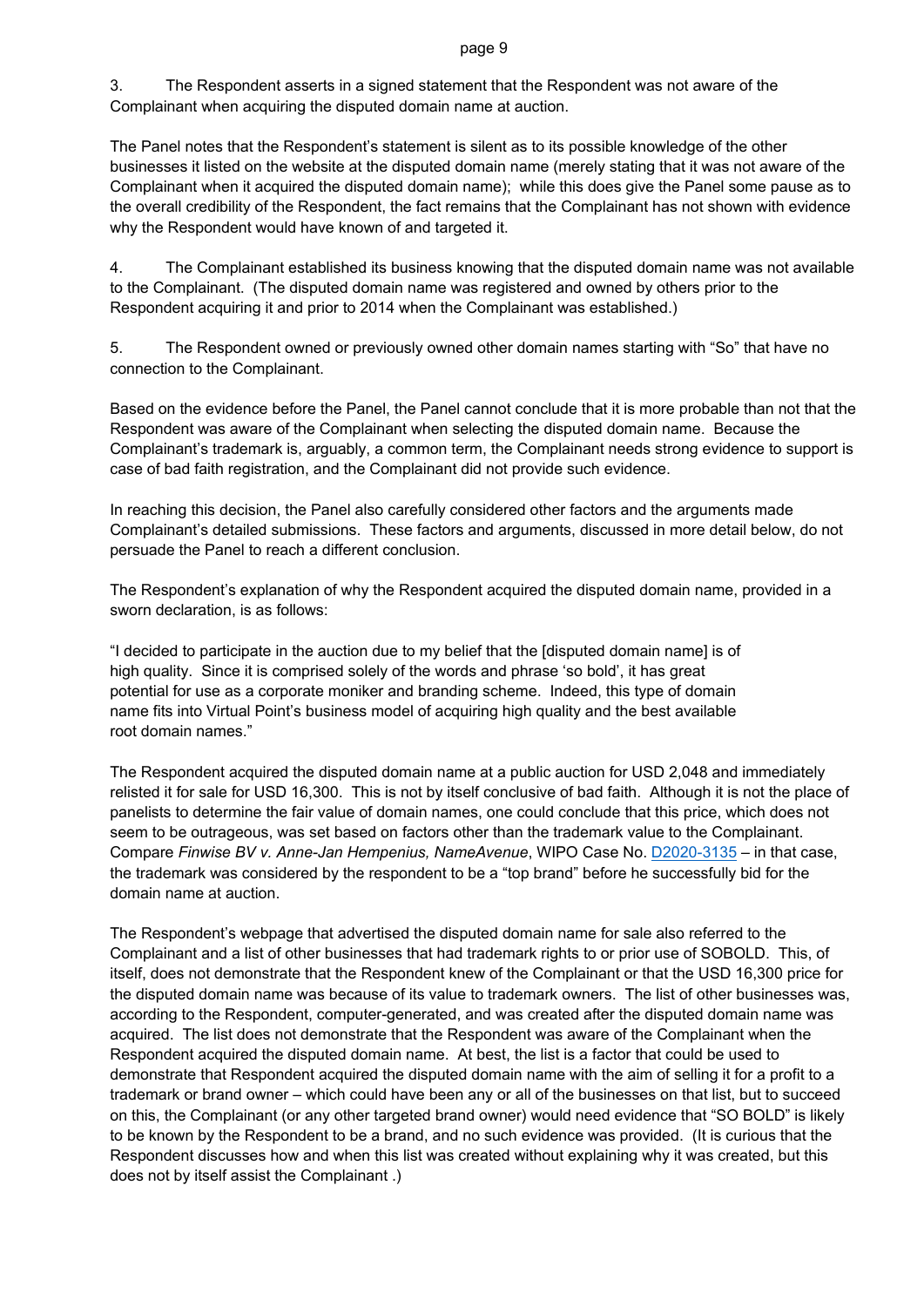The Panel has also considered the *Supermac* case, referred to above, where it was decided in similar circumstances that "it can be seen that the value of the disputed domain name derives primarily from the fact that it is the Complainant's trademark, rather than from the fact that it contains arguably a descriptive term." However, there is one significant difference here to *Supermac*. In *Supermac*, the Complainant was a prior owner of the domain name and let is lapse accidently. That is not the case here. In the circumstance of the present case, the Panel cannot conclude that the registrant's only meaningful use of the disputed domain name is to offer it for sale to the Complainant.

In short, there is not sufficient evidence for the Panel to conclude that the Respondent targeted the Complainant in the present case.

The present case is more like *Displays Depot, Inc. v. GNO, Inc*., WIPO Case No. [D2006-0445](https://www.wipo.int/amc/en/domains/decisions/html/2006/d2006-0445.html) than *Supermac*, in which the Panel concluded that where the respondent certifies that the respondent was not aware of the Complainant or its trademark, then the complainant must provide evidence that it was wellknown or otherwise that the respondent was likely to be aware of the complainant or its trademark.

Where a respondent has registered a domain name consisting of a dictionary term because the respondent has a good faith belief that the domain name's value derives from its generic qualities, that may constitute a legitimate interest and the offer to sell such a domain name is not necessarily a sign of bad faith. *Mobile Communication Service Inc. v. WebReg, RN*, WIPO Case No. [D2005-1304.](https://www.wipo.int/amc/en/domains/decisions/html/2005/d2005-1304.html)

The Panel wishes to clarify that this finding is not intended to suggest that speculation in domain names is always legitimate and in good faith (nor is it always in bad faith); where the case circumstances point to a speculative registration for the specific purpose of targeting existing brand owners, this runs afoul of good faith.

In reaching this decision, the Panel does not need to consider in detail the content of the website at "www.harrietriddickliar.com" to which the disputed domain name currently diverts. This website, which was established shortly after the Complaint was filed, has disparaging statements about an employee of the Complainant and includes text of what appears to be a federal court complaint (that at the time of this decision, does not appear to have been filed despite being published on this website for some time). The Response does not explain the purpose of this website. The Respondent's conduct in establishing this website is unseemly and is not how a professional typically behaves. In the supplementary materials, the Respondent states that this website was created for the purpose of the Respondent exercising First Amendment rights to "expose" the Complainant, but this does not explain why an unfiled court complaint and copyright photographs of the Complainant's staff were included on this website. The Respondent states that "any suggestion that the HarrietRiddickLiar Website is Respondent's attempt to bring Complainant to the table to negotiate a sale, or to 'extort' Complainant, is quite remarkable and laughable". Although the purpose of the HarrietRiddickLiar Website is unclear, it is not relevant to the question of whether the Respondent registered the disputed domain name in bad faith. The Respondent was not aware of Harriet Riddick until she contacted the Respondent after the Respondent had registered the disputed domain name. This website may be done in poor taste, but it is not relevant to the issue bad faith and the Complainant's burden thereunder.

The Panel does not take into account that the Respondent has both lost and won prior cases involving domain names. Of course, losing in a prior UDRP or court case would not mean one is always in bad faith and prevailing in a prior UDRP or court case does not immunize a respondent from a bad faith finding in a later case, as the facts of each case must be considered on their own. *TranScrip Partners LLP, TranScrip Limited v. Abstract Holdings International Ltd, Domain Admin*, WIPO Case No. [D2021-2220.](https://www.wipo.int/amc/en/domains/search/text.jsp?case=D2021-2220) (Moreover, the Complainant has not provided evidence that the Respondent currently has a practice of registering the trademarks of others as domain names or that the Respondent currently owns other domain names that correspond to third party brands.)